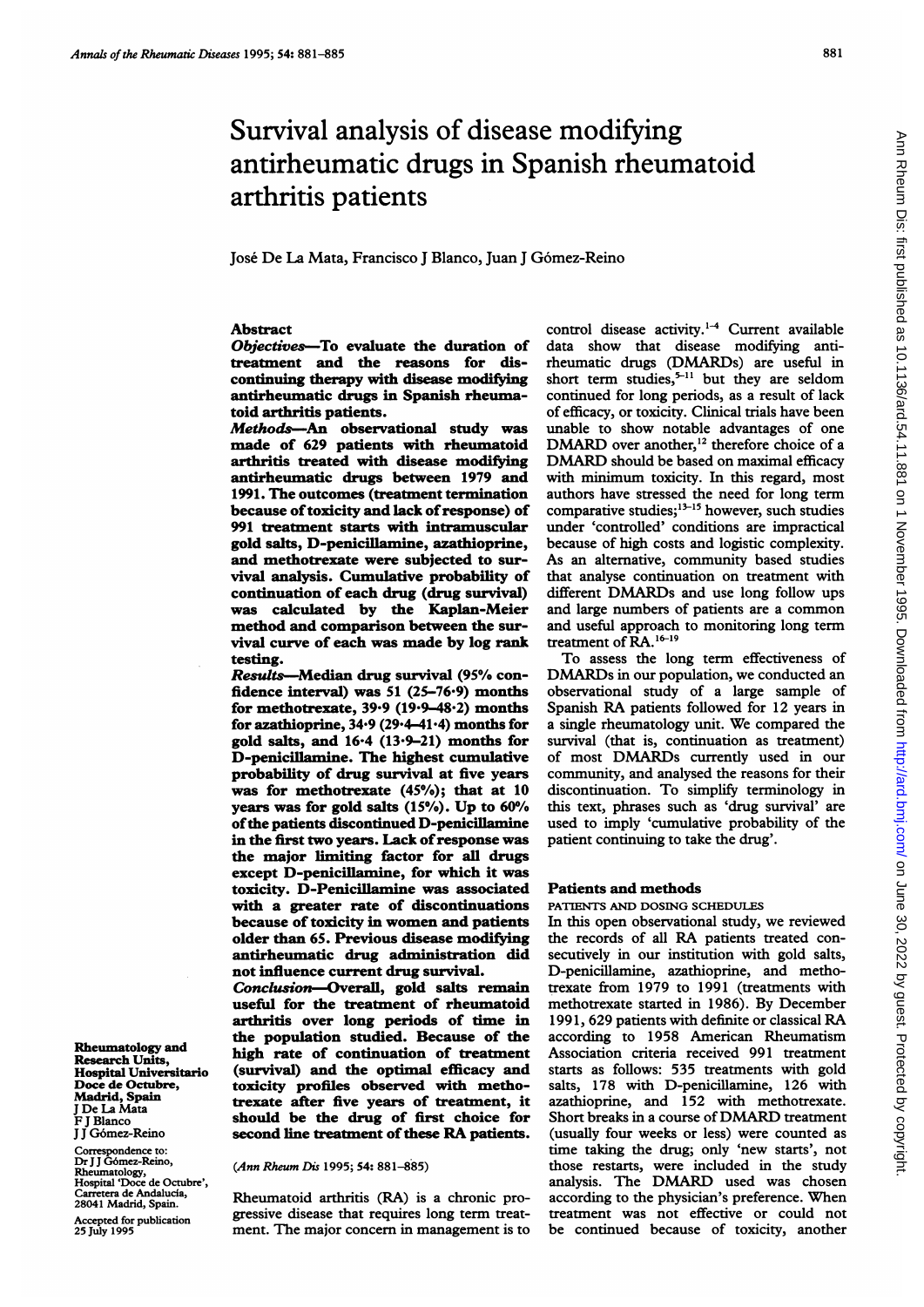Table 1 Patient characteristics at the start of treatment with disease modifying antirheumatic drugs

|                                    | GS   | D-PN | AZA | <b>MTXS</b> |
|------------------------------------|------|------|-----|-------------|
| Number of starts                   | 535  | 178  | 126 | 152         |
| Observation period (patient years) | 1405 | 360  | 282 | 272         |
| Sex ratio (F:M)                    | 3:1  | 4:1  | 4:1 | $5.6:1*$    |
| $<65$ years $(\% )$                | 65   | 63   | 60  | $77*$       |

GS <sup>=</sup> Gold salts; D-PN <sup>=</sup> D-penicillamine; AZA <sup>=</sup> azathioprine; MTX <sup>=</sup> methotrexate. §MTX was started in 1986

 $x<sub>p</sub> < 0.05$  compared with GS, D-PN, or AZA  $(\chi^2)$ .

DMARD was substituted, with one month free from second line medication.

Gold salts were started at a dose of 50 mg/ week, decreasing to <sup>a</sup> minimum of 25 mg monthly if the disease was controlled clinically; D-penicillamine was started at 250 mg daily, with three monthly increments of 125 mg, to <sup>a</sup> maximum of 750 mg daily; azathioprine was prescribed at 75 mg daily, with monthly increments of 25 mg to <sup>a</sup> maximum of 150 mg daily; and methotrexate was administered at  $7.5$  mg weekly, with increments of  $2.5$  mg to <sup>a</sup> maximum of <sup>15</sup> mg weekly.

Clinical data for the study were obtained every three to four months during clinic visits. The use of DMARDs was recorded using specific data collection forms, each of which noted date of start, maximal dose administered, date and reason for discontinuation, and side effects. The latter were monitored periodically for each drug. Complete blood cell counts and urine analysis were performed at six week intervals in patients receiving gold salts or D-penicillamine. Blood counts were obtained monthly in patients receiving azathioprine. Complete blood cell counts and serum levels of transaminases, alkaline phosphatase, bilirubin, albumin, and creatinine were performed every month in patients taking methotrexate.

#### CRITERIA FOR DISCONTINUATION OF TREATMENT

Reasons for termination of treatment were classified as associated toxicity, lack of response, or miscellaneous.

Associated toxicity comprised any adverse effect that required discontinuation of treatment. Results were expressed as number of events per 1000 patient years of observation.

Lack of response was defined as the absence of clinical benefit at any time of follow up after a minimum of six months receiving treatment, or disease relapses not effectively controlled by adjustment of the dose of DMARD.

Miscellaneous causes included loss to follow up, lack of compliance, or death for unrelated reasons while the patients was receiving DMARD treatment.

#### STATISTICAL ANALYSES

Survival analysis for the four DMARDs was calculated by the Kaplan-Meier method and expressed as cumulative probability of drug survival. Patients still taking the drug at the end of the study period were excluded from the analyses. An initial analysis took drug discontinuation as the end point. In subsequent analyses, we used termination of treatment because of toxicity or lack of response as outcomes. Differences between drug survival curves were analysed by log rank method, and median survival time was determined by Kaplan-Meier analysis. Comparisons among groups for continuous variables were made by  $t$  test. Categorical variables were analysed by the  $\chi^2$  test. Statistical significance was assumed for values of  $p < 0.05$ .

### Results

#### PATIENTS

During the study period, DMARDs were started <sup>991</sup> times in 629 RA patients (table 1). No differences in demographic characteristics of the patients or pattern of drug use were observed. More than 75% of the patients were treated concomitantly with non-steroidal antiinflammatory drugs (NSAIDs); prednisone was prescribed in fewer than 15% of these, at doses generally less than 10 mg/day. No statistical differences related to gender or age were found in the use of gold salts, D-penicillamine and azathioprine, but methotrexate was prescribed more frequently for women and for patients younger than 65 years  $(x^2, p < 0.05)$  (table 1).

#### SURVIVAL ANALYSIS

Figure 1A represents the cumulative probability of survival for the four drugs, taking drug discontinuation as the end point. Drug survival for D-pencillamine was significantly lower than that of the other DMARDs when survival curves were compared by log rank test  $(p < 0.01)$ . Median survivals indicated that more than 50% of the patients stopped taking D-penicillamine after only 18 months of treatment (table 2). In contrast, 50% of patients taking methotrexate remained on the treatment after more than 50 months (table 2). After 34 months of treatment, 50% of patients receiving gold salts or azathioprine were still taking the drug (fig lA).

# REASON FOR DMARD DISCONTINUATION

We recorded 573 discontinuations after <sup>a</sup> total of <sup>991</sup> starts of DMARD treatment. In most cases, gold salts, azathioprine and methotrexate were discontinued because of lack of response. Among patients receiving D-penicillamine, there were as many discontinuations because of toxicity as there were discontinuations because of lack of response (46% each) (table 3). No differences between the four drugs were found when survival curves were compared taking lack of response as the

| Table 2 Median survival of treatment with disease |
|---------------------------------------------------|
| modifying antirheumatic drugs (DMARD)             |

| <b>DMARD</b>    | Median<br>(months) | 95% Confidence interval |  |  |
|-----------------|--------------------|-------------------------|--|--|
| Gold salts      | 34.9               | $29.4$ to $41.4$        |  |  |
| D-Penciillamine | $16 - 4$           | 13.9 to $21.1$          |  |  |
| Azathioprine    | 39.9               | 19.9 to 48.2            |  |  |
| Methotrexate    | 51-1               | $25.1 \text{ to } 76.9$ |  |  |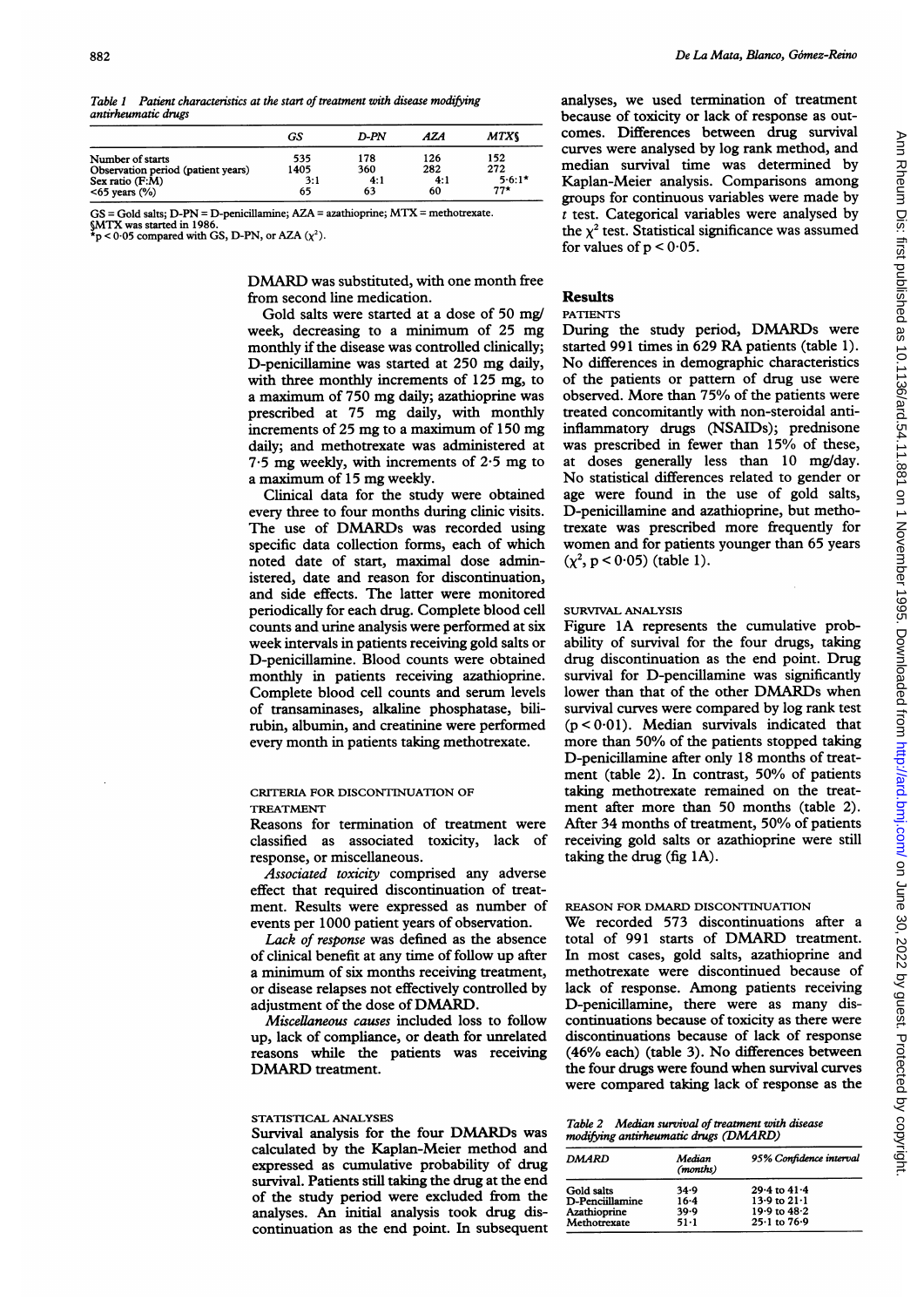

Cumulative probability of patient continuing to take disease modifying antirheumatic small size of the samples. drugs (DMARDs). Number of starts = 991, each panel. Numbers in parentheses<br>represent number of patients still taking the drug from the beginning of the follow up.<br>MTX = Methotrexate; AZA = azathioprine; D-PN = D-penicillam different from other drugs (log rank, p < 0.01). B: Lack of response as end point.<br>Number of discontinuations = 285. No difference between drugs. C: Toxicity as end point. The present study has summarised the Number of discontinuations = 220. D-PN significantly different from other drugs experience of a single rheumatology unit in the (log rank,  $p < 0.01$ ).  $log r = \frac{1}{2}$ ,  $log r = \frac{1}{2}$  long term management of treatment with

end point, (fig 1B), but when toxicity was the end point, drug survival of D-penicillamine During the first 12 months of treatment continuations were due to associated toxicity,<br>while only about 25% of patients had diswas associated with a rate of discontinuations  $MTX$ (12)<br>AZA(0) similar to that of the other drugs, represented<br>by the other drugs, represented curve beyond the first year of treatment (fig 1C). Table 4 shows the toxicity profiles abnormalities were the main reason for dis-D-PN (2) continuation of gold salts and D-penicillamine. for patients treated with methotrexate.<br>Proteinuria was more frequent with Proteinuria was more frequent with  $p < 0.05$ ). Bone marrow aplasia occurred during azathioprine treatment in two patients<br>simultaneously treated with allopurinol. Four patients taking gold salts and two taking MTX (14)<br>
MTX (14)<br>
Letter and the particle parameter and the particle parameter and two taking<br>
D-penicillamine developed pancytopenia. No<br>
deaths could be attributed to DMARD treat-D-penicillamine developed pancytopenia. No deaths could be attributed to DMARD treatment. Miscellaneous reasons for discontinuing compliance, and death for unrelated reasons Gold (12) while receiving treatment. The percentage of appeared to be greater for azathioprine than for<br>
<u>D-PN (2)</u> the other treatments (table 3); however,<br>
the other treatments (table 3); however, analysis of the reasons revealed proportions of loss to follow up, lack of compliance, or discontinuations because of toxicity associated with this treatment may have distorted this finding with azathioprine. was Statistically noted that the control of the Valic Chinamia and the momentum of the momentum of the momentum of the momentum of the momentum of the momentum of the momentum of the contract of dis-<br>contraction of the co

 $p < 0.01$ ) (table 5). Influence of gender or age on survival did not occur with methotrexate, though it was administered significantly more D-PN (2) order of prescription did not significantly affect any drug survival. Patients who received gold Time (months) trexate were used as a fourth treatment could not be included for analysis because of the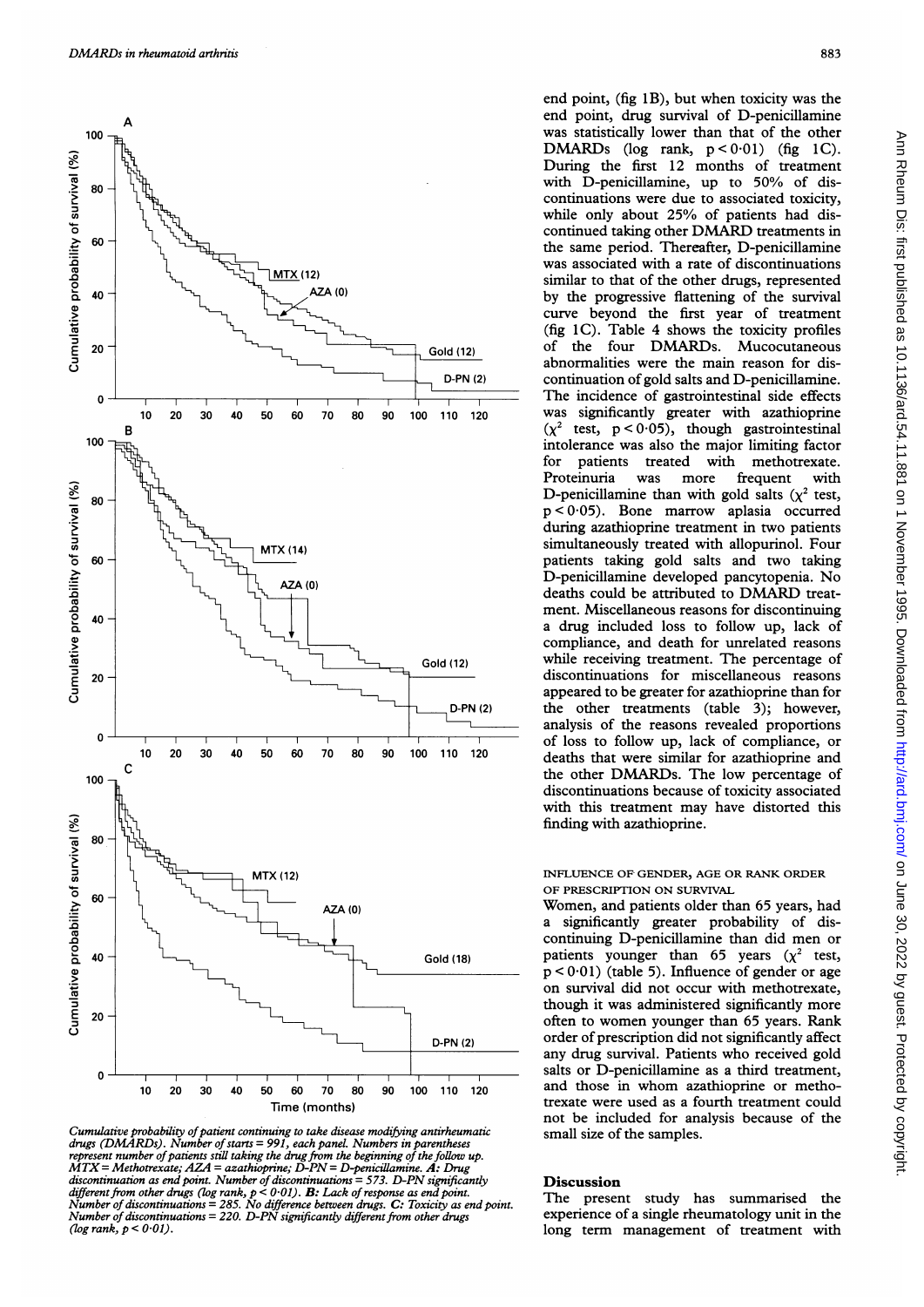Table 3 Reasons for discontinuation of disease modifying antirheumatic drug (DMARD) treatment during follow up

| DMARD           | Number | Lack of<br>response | Toxicity  | Miscellaneous |  |
|-----------------|--------|---------------------|-----------|---------------|--|
| Gold salts      | 313    | 159 (51%)           | 121 (39%) | 33 (11%)      |  |
| D-Penicillamine | 142    | 65 (46%)            | 66 (46%)  | 11(7%)        |  |
| Azathioprine    | 67     | 39 (58%)            | 14 (21%)  | 14 (21%)      |  |
| Methotrexate    | 51     | 22(43%)             | 19 (37%)  | $10(20\%)$    |  |
| Total           | 573    | 285                 | 220       | 68            |  |

Table 4 Disease modifying antirheumatic drug discontinuations by toxic effects per 1000 patient years ( $p \cdot yr$ ) of observation

|                               | GS<br>$(p \cdot yr = 1405)$<br>$(n = 535)$ | D-PN<br>$(p \cdot yr = 360)$<br>$(n = 178)$ | AZA<br>$(p \cdot yr = 282)$<br>$(n = 126)$ | <b>MTX</b><br>$(p \cdot yr = 272)$<br>$(n = 152)$ |
|-------------------------------|--------------------------------------------|---------------------------------------------|--------------------------------------------|---------------------------------------------------|
| Cutaneous                     | 125                                        | 140                                         |                                            | 26                                                |
| Oral ulcers                   | 24                                         | 61                                          |                                            | 32                                                |
| Proteinuria                   | 24                                         | $66*$                                       |                                            |                                                   |
| Gastrointestinal              |                                            | 38                                          | $78+$                                      | 39                                                |
| Haematological                | 18                                         | 38                                          | 31                                         | 26                                                |
| Pulmonary                     | 2                                          |                                             |                                            | 26                                                |
| Abnormal liver function tests |                                            |                                             |                                            | 26                                                |
| Nitroid reaction              |                                            |                                             |                                            |                                                   |

GS <sup>=</sup> Gold salts; D-PN <sup>=</sup> D-penicillamine; AZA <sup>=</sup> azathioprine; MTX <sup>=</sup> methotrexate. n: Number of start

 $p < 0.05$  compared with: \*GS;  $\uparrow$ D-PN or MTX  $(\chi^2)$ .

DMARDs in <sup>a</sup> large sample of Spanish RA patients. Conclusions regarding toxicity and efficacy should be drawn with caution because of various aspects of the study design. The decision to start or to stop treatment was guided by objective factors, but was based finally on the physician's clinical opinion, and thus a possible influence of the physician on the results cannot be excluded; other variables characteristic of retrospective study designs, may also have limited the ability of the study to assess the efficacy of drugs. Nevertheless, our findings may provide useful information on long term RA treatment because of the long term follow up, the large number of patients involved, and the clinical practice setting.

Criteria for the assignment of cause for drug discontinuation have varied from report to report<sup>12</sup> and this should be borne in mind when the results of our survival analysis are compared with those of previous reports. Overall, our findings on drug survival, taking termination of treatment as the end point, presented no major differences compared with previous reports. Of interest, however, was the high median survivals of gold salts and azathioprine in our analysis. Depending on whether a study is based in a referral centre or in private practice, median survival for gold salts may vary from less than  $14$  months<sup>16 20-24</sup> to 24 months.<sup>18</sup> <sup>19</sup> In our study, within a public health care system, 50% of patients continued to take gold salts after 35 months and 38% after 60 months. Azathioprine survival was also

Table S Discontinuations of disease modifying antirheumatic drugs (DMARD) by gender and age

| <b>DMARD</b>                                                  | Gender                |                      |                          |                           | Age (yr)                |                      |                       |                           |
|---------------------------------------------------------------|-----------------------|----------------------|--------------------------|---------------------------|-------------------------|----------------------|-----------------------|---------------------------|
|                                                               | Male                  |                      | Female                   |                           | < 65                    |                      | >65                   |                           |
|                                                               | n                     | %                    | n                        | %                         | n                       | %                    | n                     | %                         |
| Gold salts<br>D-Penicillamine<br>Methotrexate<br>Azathioprine | 133<br>35<br>24<br>26 | 51<br>69<br>42<br>39 | 402<br>143<br>128<br>100 | 61<br>$83***$<br>57<br>33 | 187<br>112<br>117<br>76 | 61<br>78<br>50<br>34 | 348<br>66<br>35<br>50 | 58<br>$84***$<br>63<br>35 |

Values are number of patients analysed, and percentage of patients who discontinued DMARDs.<br>\*\*p < 0-01, D-penicillamine compared with the other DMARD ( $\chi^2$ ).

unusual, with a median survival of 39-9 months compared with the eight to 24 months reported previously. l19 <sup>20</sup> <sup>25</sup> However, our findings for D-penicillamine and methotrexate were in keeping with those of others.7 <sup>8</sup> 14 16 <sup>18</sup> <sup>20</sup> <sup>21</sup> <sup>23</sup>

A variety of factors may explain these differences. Environmental factors and genetic characteristics of the patients may be relevant: obesity, alcohol intake, or intercurrent diseases may have acted as modifiers of DMARD survival in our population to explain these variations, while genetic factors such as HLA antigens may underlie certain patterns of toxicity.26 In RA, South European populations differ from North European white populations in the distribution of HLA DR antigens.<sup>27</sup> <sup>28</sup> Our population was drawn from a South European ethnic group; whether this is associated with differences in drug survival remains to be proved. The study design and the nature of the system of health care provision may also account for variations in drug survival. Our data on gold salts survival suggest that the system of health care provision may influence drug survival. We did not analyse this particular issue, but it merits further evaluation in prospective studies.

Survival analysis using associated toxicity as the end point revealed D-penicillamine to have the poorest survival of all the DMARDs studied. The fact that most discontinuations occurred within the first two years of treatment, and 50% of them in the first 12 months, suggests that probability of discontinuation because of toxicity in patients receiving D-penicillamine should be expected within the first 18 to 24 months of treatment. This finding is in contrast with those for the other DMARDs studied, with which discontinuations because of side effects occurred gradually over their period of use. Age and gender may predispose to <sup>a</sup> greater incidence of adverse reactions to  $\text{drugs},^{29}$  but we observed a consistent effect only in patients receiving D-penicillamine, among whom women, and patients older than 65, had a higher rate of drug discontinuation because of associated toxicity. Overall, we found a profile of associated toxicity leading to discontinuation that was in agreement with other reports.'8 <sup>19</sup> <sup>30</sup> <sup>31</sup>

Survival analysis with lack of response as an end point showed a similar survival on treatment for all the DMARDs studied, during the first four years of follow up; at five years, the worst survival was of D-penicillamine and the best, methotrexate. These findings should be interpreted with caution, as the assignment criteria may have constituted <sup>a</sup> source of bias. Drug discontinuations attributed to lack of response were in patients in whom there was absence of initial response, or loss of efficacy with time over the same period, but it is conceivable that on some occasions the drug was stopped in patients who presented both mild associated toxicity and a lesser measurable therapeutic effect. In those cases, designation of the reason for drug discontinuation may have been arbitrary. Nevertheless, our findings confirm previous reports